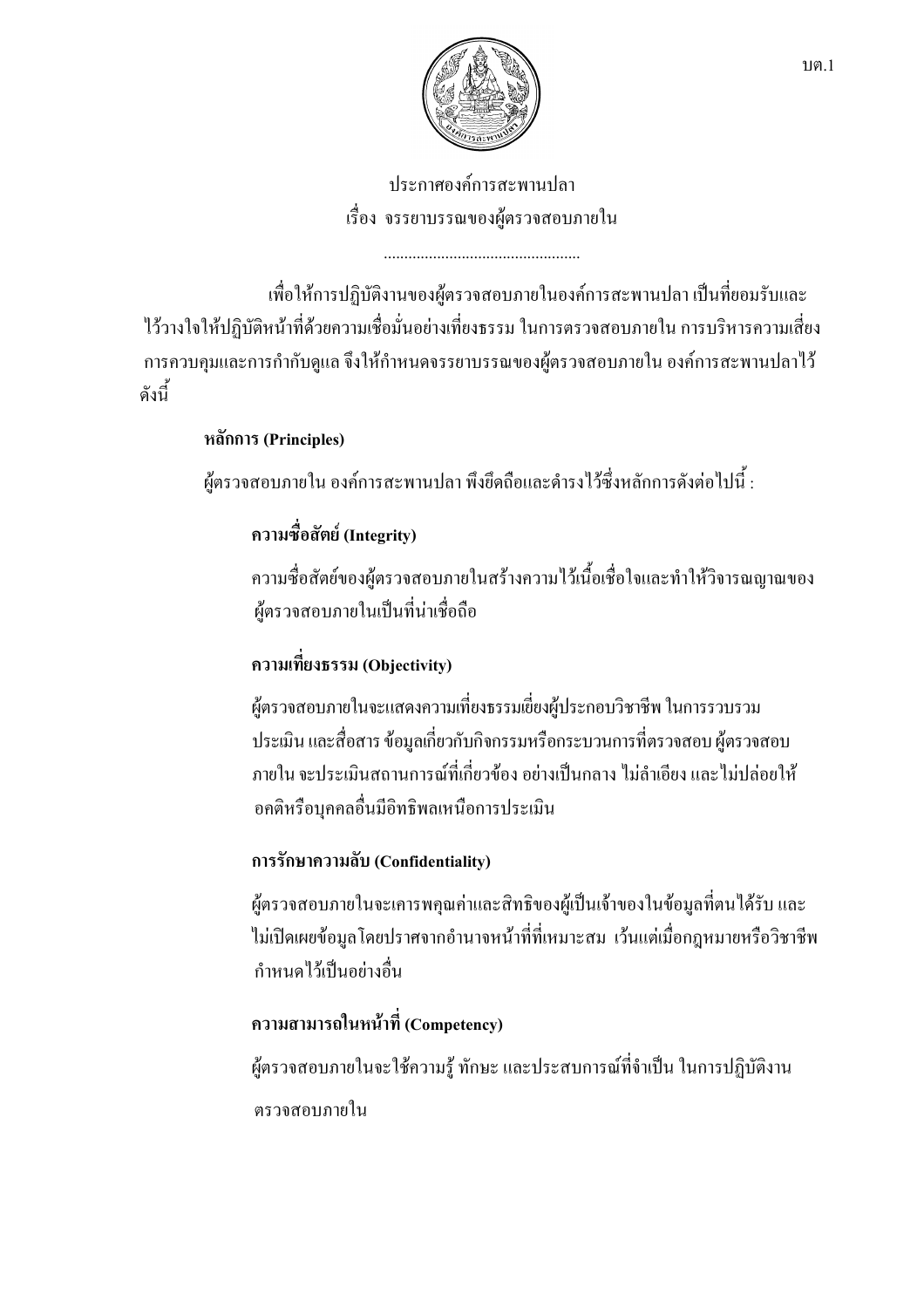#### หลักปฏิบัติ (Rules of Conduct)

### 1. ความซื่อสัตย์ (Integrity)

#### ผู้ตรวจสอบภายในจะต้อง :

1.1 ปฏิบัติหน้าที่ของตนด้วยความซื่อสัตย์ ขยันหมั่นเพียร และมีสำนึกรับผิดชอบ 1.2 ปฏิบัติตามกฎหมาย และเปิดเผยข้อมูลตามที่กฎหมายและวิชาชีพกำหนด 1.3 ไม่มีส่วนร่วมโดยเจตนาในกิจกรรมที่ขัดต่อกฎหมาย หรือการกระทำที่อาจเสื่อมเสีย ต่อวิชาชีพการตรวจสอบภายในหรือองค์การสะพานปลา 1.4 เคารพและสนับสนุนวัตถุประสงค์ที่ถูกต้องตามกฎหมายและมาตรฐานจริยธรรม และจรรยาบรรณของพนักงานองค์การสะพานปลา

### 2. ความเที่ยงธรรม (Objectivity)

ผู้ตรวจสอบภายในจะต้อง :

2.1 ไม่มีส่วนร่วมในกิจกรรมหรือความสัมพันธ์ที่บั่นทอนหรืออาจบั่นทอนการประเมิน ้อย่างเป็นกลาง ไม่ลำเอียง ของตน ทั้งนี้ รวมไปถึงการกระทำหรือความสัมพันธ์ที่ขัดต่อ ผลประโยชบ์ขององค์การสะพาบปลาด้วย

2.2 ไม่รับสิ่งตอบแทนใดๆ ที่บั่นทอนหรืออาจบั่นทอนวิจารณญาณของผู้ประกอบ วิชาชีพ

่ 2 3 เปิดเผยความจริงทั้งหมดที่ทราบ ซึ่งหากละเว้น ไม่เปิดเผยแล้ว อาจทำให้รายงานผล การตรวจสอบบิดเบือนไป

#### 3. การรักษาความลับ (Confidentiality)

ผู้ตรวจสอบภายในจะต้อง :

่ 3.1 รอบคอบในการใช้ และปกป้องข้อมูลที่ได้มาระหว่างการปฏิบัติหน้าที่ 3.2 ไม่ใช้ข้อมลที่ได้มาเพื่อผลประโยชน์ส่วนตน หรือเพื่อการใด ที่ขัดต่อกฎหมาย หรือ ขัดต่อวัตถุประสงค์ที่ถูกต้องตามกฎหมายและประมวลจริยธรรม และจรรยาบรรณของ องค์การสะพานปลา